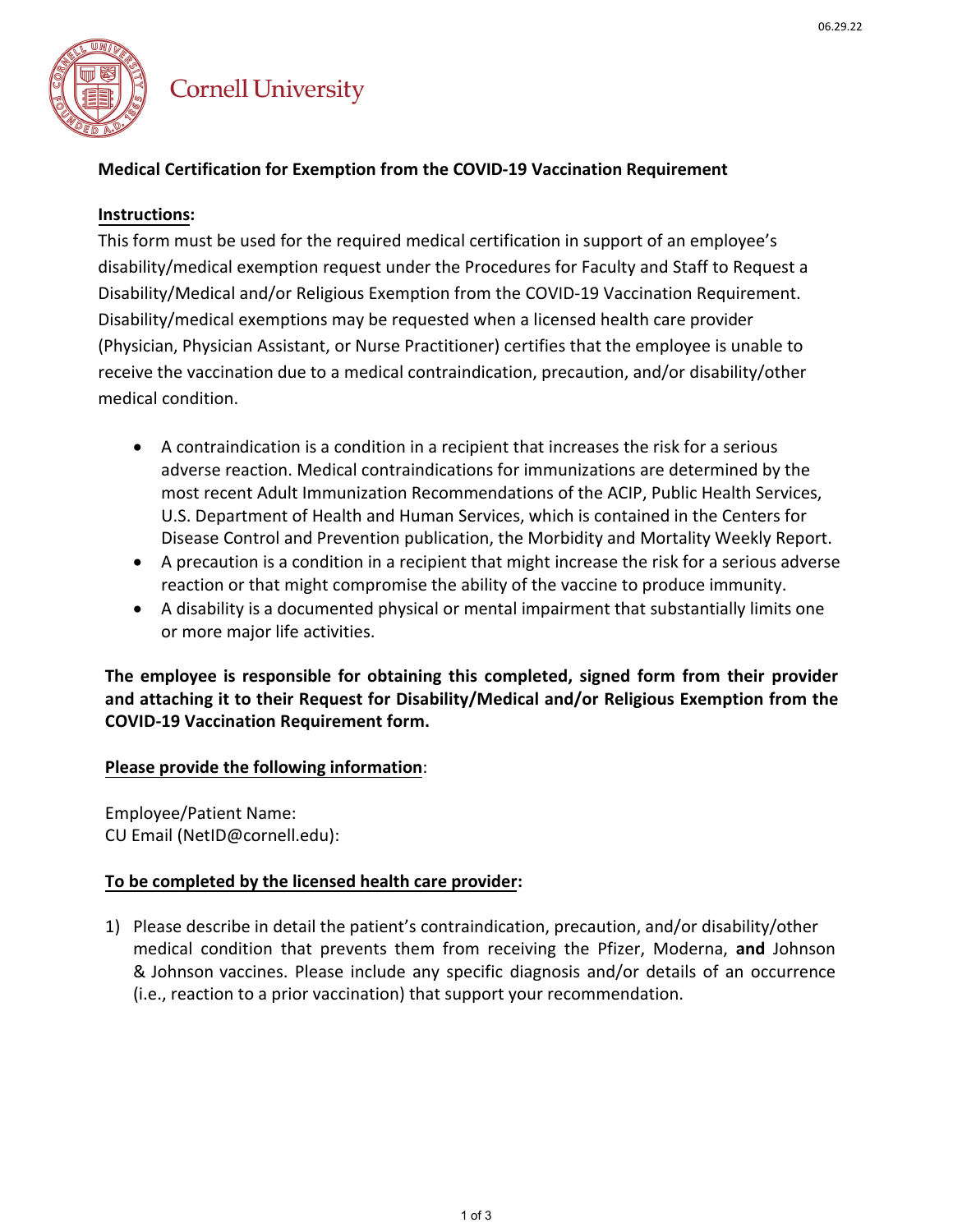2) Is this contraindication, precaution, and/or disability/other medical condition temporary or permanent? If temporary, how long will it last?

3) Does the patient have an impairment that substantially limits a major life activity?  $\Box$  Yes  $\Box$  No

If yes, check the major life activity or activities that apply:

| $\Box$ Bending                                                                           | $\Box$ Hearing                                 | $\Box$ Reaching          | $\Box$ Speaking     |  |  |  |
|------------------------------------------------------------------------------------------|------------------------------------------------|--------------------------|---------------------|--|--|--|
| $\Box$ Breathing                                                                         | $\Box$ Interacting with Others                 | $\Box$ Reading           | $\Box$ Standing     |  |  |  |
| $\Box$ Caring for Self                                                                   | $\Box$ Learning                                | $\Box$ Seeing            | $\Box$ Thinking     |  |  |  |
| $\Box$ Concentrating                                                                     | $\Box$ Lifting                                 | $\Box$ Sitting           | $\Box$ Walking      |  |  |  |
| $\Box$ Eating                                                                            | $\Box$ Performing Manual Tasks $\Box$ Sleeping |                          | $\square$ Working   |  |  |  |
| $\Box$ Other: (describe)                                                                 |                                                |                          |                     |  |  |  |
| 4) Does the impairment substantially limit a major bodily function? $\Box$ Yes $\Box$ No |                                                |                          |                     |  |  |  |
| If yes, check the major bodily function or functions that apply:                         |                                                |                          |                     |  |  |  |
| $\Box$ Bladder                                                                           | $\Box$ Digestive                               | $\Box$ Lymphatic         | $\Box$ Reproductive |  |  |  |
| امسدها ا                                                                                 | <b>IFAdorino</b>                               | امدمام باممان بممريز الل | $\Box$ Docnicatoru  |  |  |  |

| $\square$ Bowel       | $\Box$ Endocrine             | $\Box$ Musculoskeletal                       | $\Box$ Respiratory                 |
|-----------------------|------------------------------|----------------------------------------------|------------------------------------|
| $\Box$ Brain          | $\Box$ Genitourinary         | $\Box$ Neurological                          | $\Box$ Special Sense Organs & Skin |
| $\Box$ Cardiovascular | $\lrcorner$ Hemic            | $\Box$ Normal Cell Growth $\Box$ Circulatory |                                    |
| $\Box$ Immune         | $\Box$ Operation of an Organ | $\Box$ Other: (describe)                     |                                    |
|                       |                              |                                              |                                    |

5) What is the basis for your medical conclusion? What medical records or other evidence support this conclusion?